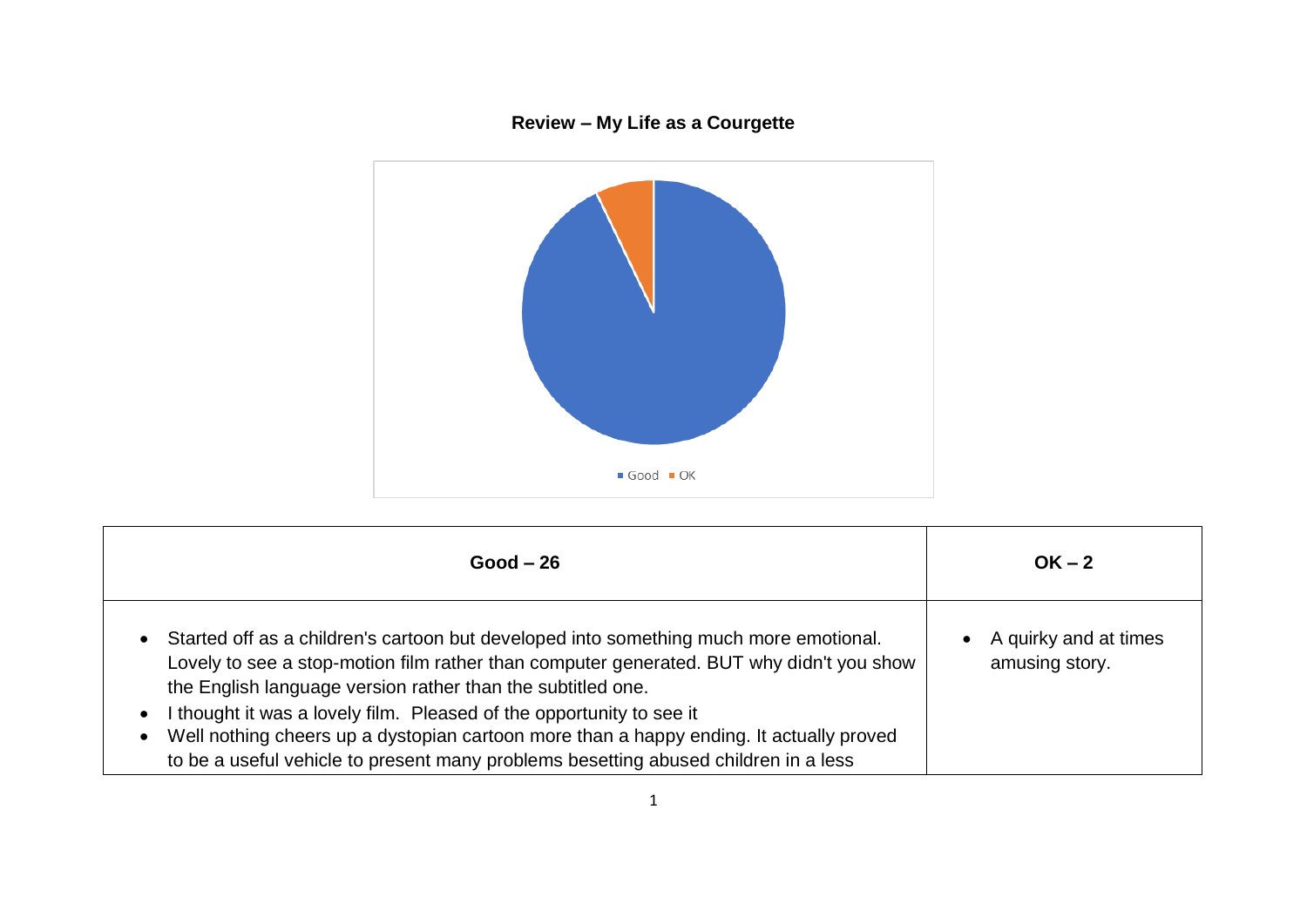mawkish way than real child actors would've done. The large staring eyes and quite impassive faces reminded me of South Park characters, but an hour was enough, and we benefitted from the additional quirky Pig Farmer short film- so two good ideas.

- Excellent. The emotions and trauma expressed on the faces of characters was very well executed. Made them seem so real. Please can the air-con be adjusted - theatre very cold last evening.
- Felt the subject matter was dealt with in a sympathetic manner. Was sorry for Simon. Was hoping the policeman might have taken him on too. Came away with a smile though. Felt the subtitles could have stayed on screen for longer. Had trouble reading them before they disappeared. Enjoyed the film so thank you for showing it.
- Excellent. Animation was very clever and matched well with the sounds and subtitles. Poignant "life" story told simply yet effectively.
- Really enjoyed this film. Poignant story line, nicely animated. Happy ending!!
- The characters were engaging and took on a life of their own after a very short space of time. Full of good and bad emotions and intentions, but it did have a feel-good factor, and a hopeful ending. It was a gripping story, considering they were plasticine puppets with big heads! The 3 of us found it very enjoyable.
- We loved it. Very moving which is surprising for an animation.
- Good but felt perhaps it was aimed at a younger audience.
- Poignant with a classic social message, even if predictable.
- I enjoyed this; the issues raised by the story could have made it very dark, but it was done with a light touch. Good to have an optimistic conclusion although it was a pretty unlikely outcome.
- Charmant!
- Excellent handling of both emotion and visualisation. (Eminently suitable for discussion in school.)
- A little gem of a film. Timely reminder that the issues that children have to negotiate, their friendships, hopes and fears, are as valid and meaningful to them as our daily struggles in